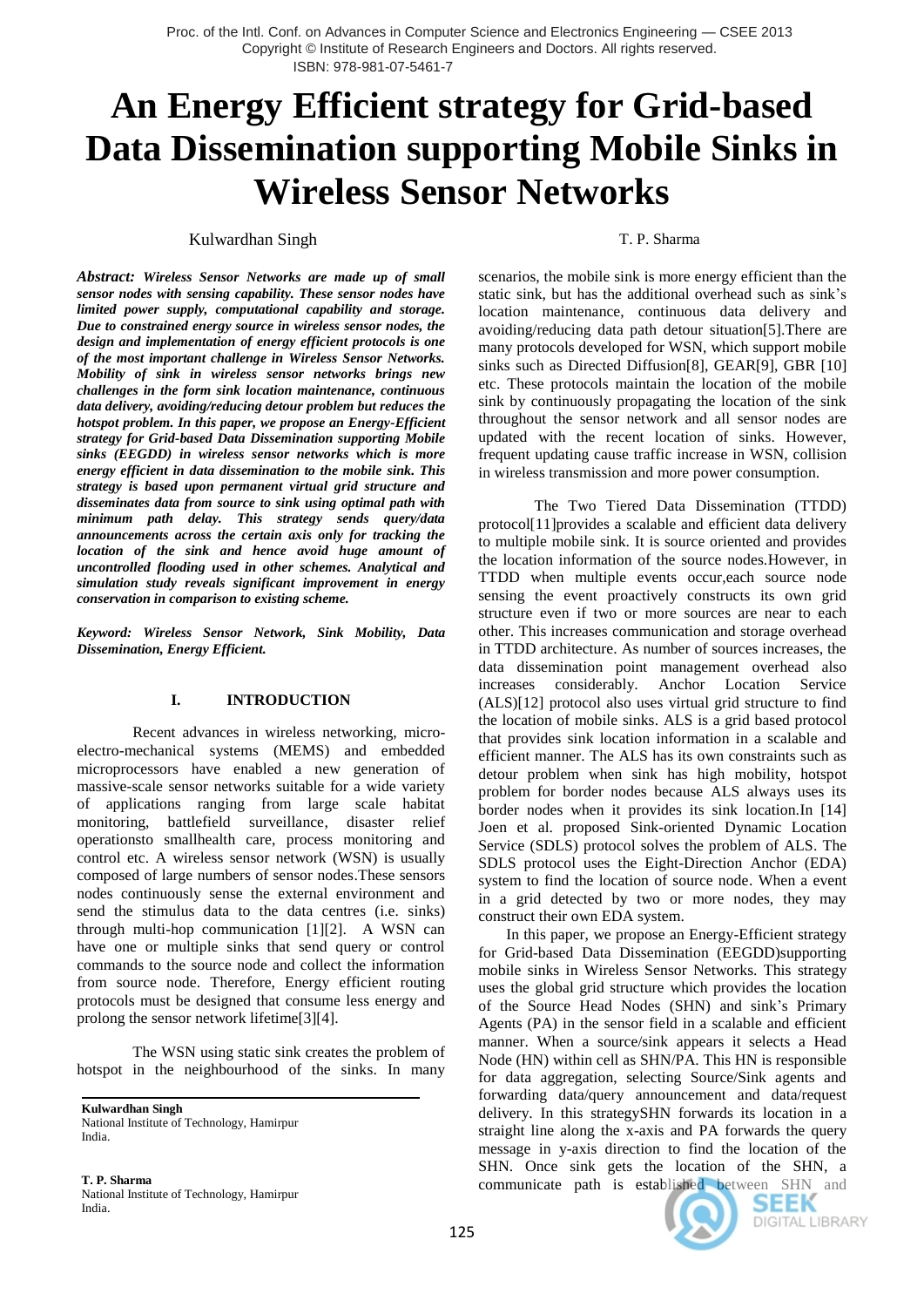Proc. of the Intl. Conf. on Advances in Computer Science and Electronics Engineering — CSEE 2013 Copyright © Institute of Research Engineers and Doctors. All rights reserved.

ISBN: 978-981-07-5461-7

PAusing Greedy Perimeter Stateless Routing (GPSR) [13] protocol for query and data delivery.

Rest of the paper is organized as follows. Section II describes the virtual grid construction, selecting head node, query and data announcement, data delivery in the proposed work.In section III, performance of the EEGDD is evaluated. Section IV concludes the work.

# **II. PROPOSED ENERGY-EFFICIENT GRID-BASED DATA DISSEMINATION (EEGDD)**

Basic assumptions for EEGDD protocol are as follows:

- Sensor field is represented as a two-dimensional plane and is divided into equal square sized cells.
- The sensor nodes are randomly deployed and are stationary. Nodes are aware of their geographical location usingglobal positioning system (GPS).
- Single-hop communication is used for data transmission between proximate sensor nodes and long distant data delivery is accomplished by multihop communication.
- EEGDD constructs a single global grid structure by assigning sensors nearest to the grid points as grid nodes and each sensor node is aware of its available energy.

## *A. Grid Construction*

The EEGDD protocol constructs a global grid structure when all the sensors nodes are deployed in two dimensional square field. Each sensor node knows its location as well as location of its 1-hop neighbour node using GPS System. The grid construction is carried on two predefined parameters i.e. cell size  $\alpha$  and baseline coordinate  $(X_{base}, Y_{base})$  of predefined positioning system set in the mission message. The positive directions of xaxis and y-axis of predefined co-ordinate space are pointing to the East and north as shown in Fig. 1. The coordinates of the grid points  $(X_P, Y_P)$  are determine using baseline co-ordinate  $(X<sub>base</sub>, Y<sub>base</sub>)$  as follows:

$$
\{X_{P} = X_{base +} i * \alpha, Y_{P} = Y_{base +} j * \alpha\};
$$
 (1)  
where { i, j = ±0, ±1, ±2, ±3, .......}

Each grid cell is an  $\alpha \times \alpha$  square. The node that is nearest to the grid point(GP) is selected as grid node (GN). These grid nodes act as source/sink agents when selected by sources/sinks. They can store location of the SHN/PA during the data/query announcement process initiated by the source/sink agents. Grid is constructed using simple greedy geographical forwarding technique[6]. During the grid construction process the node representing the base point $(X_{base}, Y_{base})$  sends the grid setup message to each of the neighbouring node that has the smallest distance to GPs using simple greedy geographical forwarding techniques. Similarly, the neighbour node continues forwarding the grid setup message till the message stops at a node (GN) that is closer to GPs than all its neighbours. However, if distance of this node from GP is less than a threshold value  $\alpha/2$ , then this node is selected as a grid node (GN). Otherwise node simply drops this message.



This condition helps to terminate the grid formation process at the border of the sensor field. The grid formation process stops at the border of the sensor area where GPs are located beyond the threshold value distance α/2.

#### *B. Head Node Selection*

When a source/sink appearsit performs a local flooding within cell to select a Head Node (HN). If HN is already exists within the cell, then same will be selected by the source/sink.The criterion for selecting HN is maximum remaining residual energy of a sensor node within the cell.The selection of HN is made periodically so that it should not run out of energy.ThereforeHN within the cellisalways a sensor node with the largest residual energy. Each sensor nodewithin cell is aware about the location of HN.The HN is responsible for selecting source/sink agents, forwarding data/query announcement to source/sink agents, sending request/data from sink/source to source/sink and performs the data aggregation/fusion if necessary.The HN selected by the source acts Source Head Node (SHN) and the HN selected by the sink acts Primary Agent (PA). Fig. 1 describes the HN selection when a source/sink appears in the sensor field.

#### *C. Data and Query Announcement*

When a sensor node detects an event it becomes the source node. If a SHN already exists within a cell then source sends the data announcement message to it. Otherwise source starts head node selection process to select a node as SHN within cell (as mentioned in Section B) and forward the data announcement message to it. After receiving the data announcement message from source(s), the SHNselects the nearest grid node as source agent. The source agent forwardsSHN location to the grid nodes representing the CPs lying horizontally on both sides of xaxisas shown in Fig. 2. Every grid node which receives the location of the SHN nodes store it and forwards the copy of same to grid node representing next CP lying on x-axis directionusing simple geographic forwarding throughintermediate nodes. This process continues till border node reaches.

Similarly when sink needs data, it selects Primary Agent (PA) within the cell as mentioned in section B. The

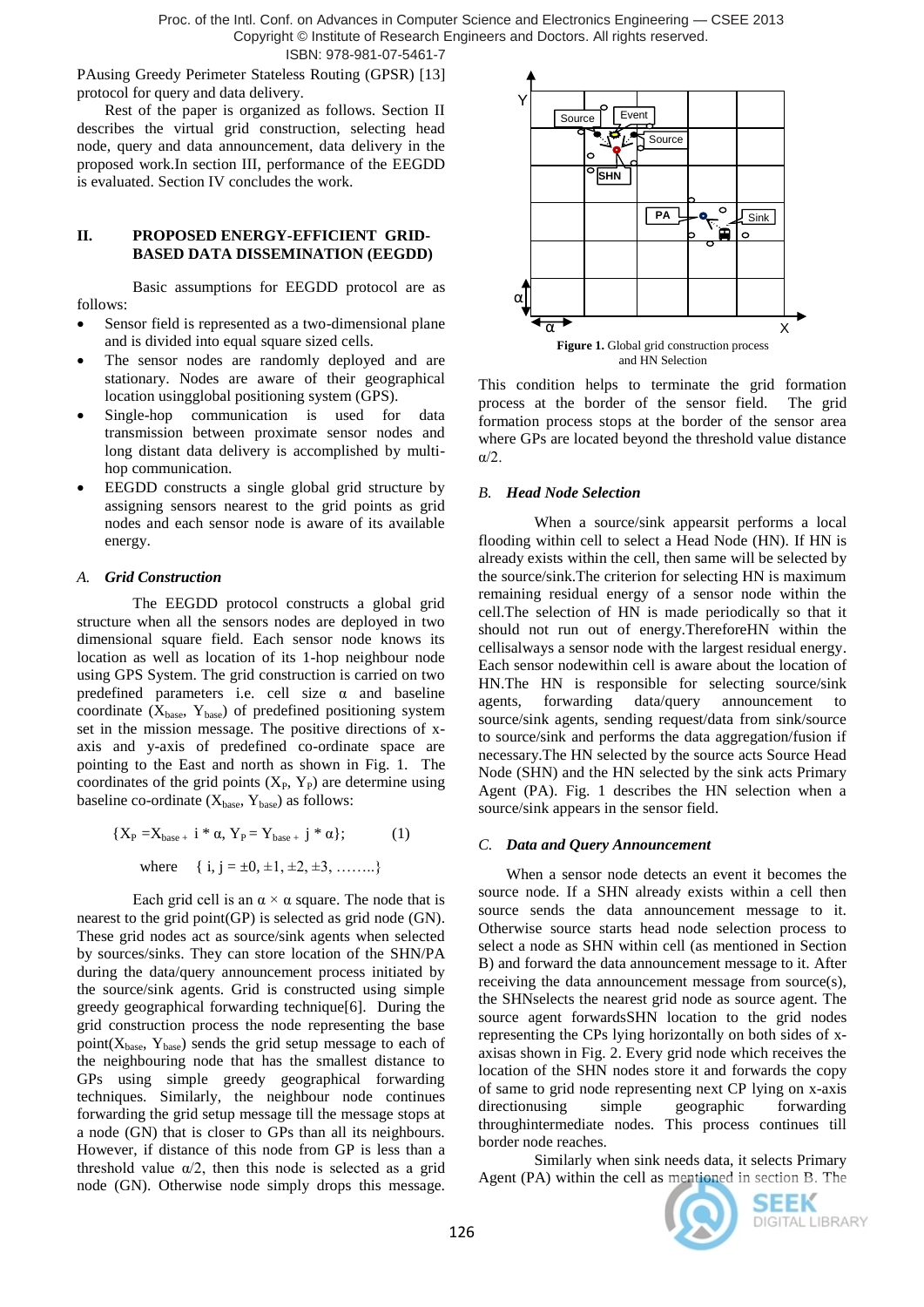Proc. of the Intl. Conf. on Advances in Computer Science and Electronics Engineering — CSEE 2013 Copyright © Institute of Research Engineers and Doctors. All rights reserved. ISBN: 978-981-07-5461-7



**Figure 2.** Data and query announcement process

PA selects the nearest grid node as sink agent. The sink agent forwards PA location to the grid nodes representing the CPs lying vertically on both sides of y-axis as shown in Fig. 2. Every grid node which receives the location of the PA store it and forwards the copy of same to grid node representing next CP lying on y-axis direction using simple geographic forwarding through intermediate nodes. This process continues till border node reaches. When this query message reaches at the grid node which contains the location of SHN, it replies back to the PA with parameters containing the location of the SHN. The PA then forwards source location information to sink.

#### *D. Forwarding Query and Data Dissemination*

Once sink receives the location of the SHN it can directly communicate with the SHN using GPSR protocol [13]. When sink needs data, it sends data request message to PA. PA initiates route setup process and sends data request message to SHN using geographical forwarding techniques. If data request message reaches at any Forwarding Dissemination Node (FDN)then query is further forwarded through the same existing path leading towards SHN. FDN is an intermediate dissemination node in the already existing path selected by another sink's PA for query/data dissemination. When SHNreceives the request, it generates the data packets and sends it to PA through the same path in which request message was received as shown in Figure 3. If a data packet reaches at the FDN which had received the data request from multiple PAs then copies of data packets is send to the all PAs from which requests were received. Then PA forwards the data to the sink.The SHN also aggregate the data if there are multiple sources within the cell. Similarly PA also performs data aggregation when it receives the data from multiple SHNs.

## *E. Handling Sink Mobility*

As sink is mobile in the proposed strategy, therefore it is required to maintain the path for continuous delivery of data.Sink selects PA to communicate with SHN for data delivery. PAinitializes the value of hop count (hc)to 0 and stores it into its cache. When sink moves out of the predefined range of current PA (i.e. more than half cell size distance), it selects the nearest sensor node (based on the strongest signal to noise ratio) as the Immediate Agent (IA) and sends the location of IA to PA. So that PA



**Figure 3.**Data dissemination

can forward the data received from SHNto IA. IA then forwards the data to the sink. As sink is mobile, it continuously updates its current location and selects New Immediate Agent (NIA). Further, it intimates the location of NIA to previous IA, so that data can be forwarded to NIA. Every time when sink selects a new sensor node as IA/NIA it increments the hop count (*hc*)by 1.When sink moves far away from PA (i.e. more than three cell size distance), it selects a New Primary Agent(NPA) and calculates the distance fromSHN to NPA. If detour problem exists, it evaluates the new route for data delivery from SHN to NPA as shown in Figure 4. The old path from SHN to last IA can be evaluated as:

$$
D_{\text{SHN}_\text{PA} \perp \text{A}} = \sqrt{(X_{\text{SHN}} - X_{\text{PA}})^2 + (Y_{\text{SHN}} - Y_{\text{PA}})^2} + \left(hc \times \frac{\alpha}{2}\right) (2)
$$

New path form source node to NPA is:

$$
D_{SHN,NPA} = \sqrt{(X_{SHN} - X_{NPA})^2 + (Y_{SHN} - Y_{NPA})^2}
$$
 (3)

If the distance  $D_{SHN, NPA}$  is half of the oldpath  $D_{SHN,PA,IA}$  then there exists a detour problem. NPA sends a path update request to source for new path setup. Handling sink mobility and data dissemination process is shown in Fig. 4.

#### *F. Handling Void Grid*

During data announcement process when a grid node detects next grid node on x-axis as void (faulty), it forwards the data announcement request towards neighbouring grid nodes along both sides on y-axis. A grid node from which it first receives acknowledgement is selected as next grid node to forward the data announcement message further along x-axis.

Similarly, during query announcement process initiated by sink agent when a grid node detects next grid node on y-axis as void (faulty), it forwards the query announcement request towards neighbouring grid nodes along both sides on x-axis. A grid node from which it first receives acknowledgement is selected as next grid node to forward the query announcement message further along yaxis.

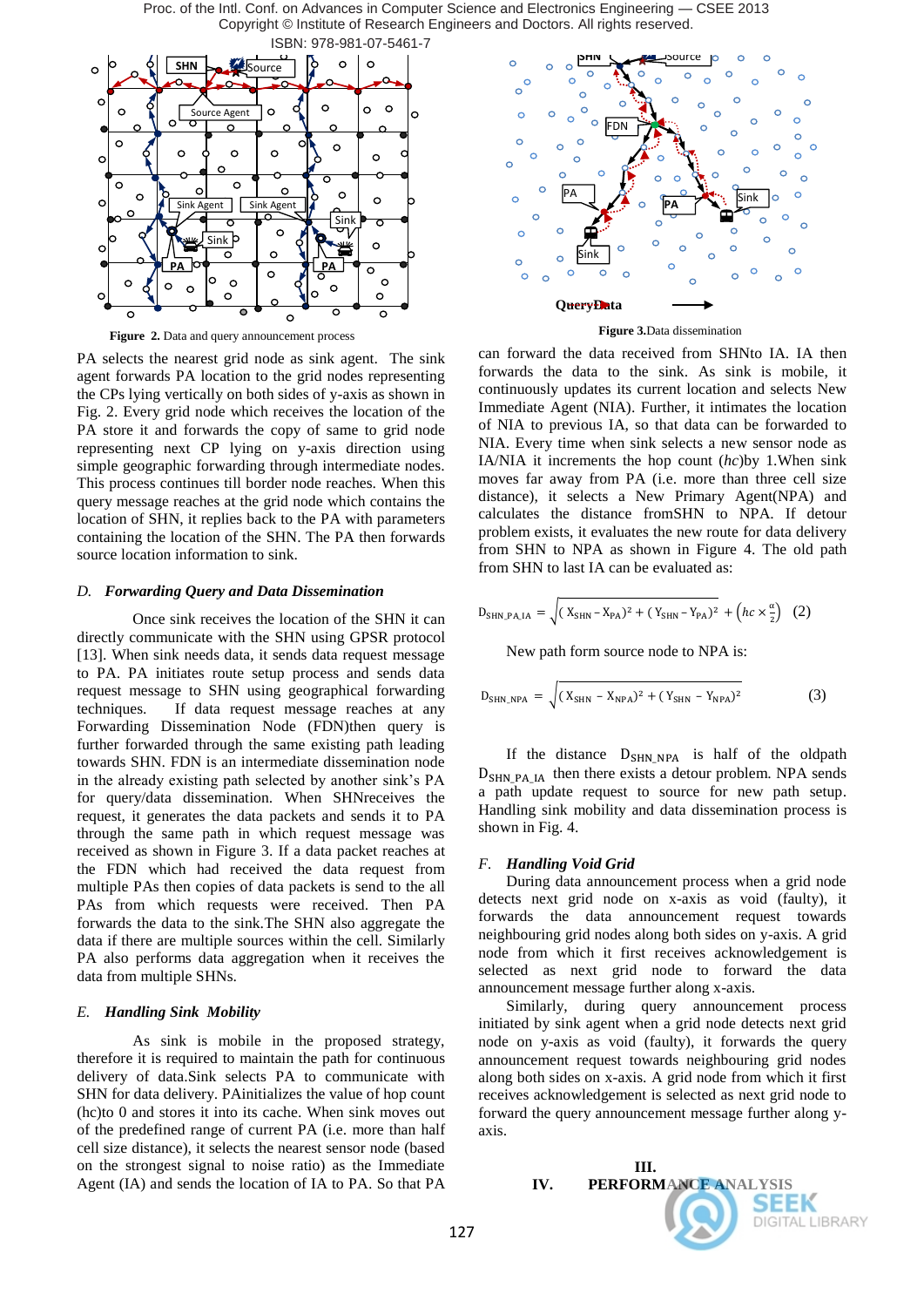Proc. of the Intl. Conf. on Advances in Computer Science and Electronics Engineering — CSEE 2013 Copyright © Institute of Research Engineers and Doctors. All rights reserved. ISBN: 978-981-07-5461-7



**Figure 4**. Handling sink mobility

In this section, we evaluate the performance of the EEGDD and compared to TTDD with varying number of sources, sinks, cell size and sensor nodes. TTDD consumes more energy as it constructs grid structure per source node and performs mission updates in whole sensor network. Whereas EEGDD constructs a single global structure which is used by the source and sink for data/query announcements. Once sink gets the location of the source node, it no longer requires the global grid. Further, SHN in EEGDD performs data aggregation within the cell when there exists two or more sources thus reduces the number of packets to be transmitted. Fig.5 shows that the overall communication overhead of EEGDD is comparatively less than TTDD. In this performance evaluation we use the energy model as describe in [7] for WSN. The key energy parameters are the energy needed to







sense a bit (*Esense*), receive a bit (*Erx*) and transmit a bit over a distance *d* (*Etx)*. Assuming path loss in energy model is  $\frac{1}{d^{\eta}}$ .

The default simulation setting has a square sensor field of size  $2000 \times 2000$  m<sup>2</sup> in which 200 sensor nodes are

| Table 1: Simulations parameters                       |                                    |
|-------------------------------------------------------|------------------------------------|
| <b>Parameters</b>                                     | <b>Values</b>                      |
| <b>Size of Sensor Network</b>                         | $2000 \text{ X } 2000 \text{ m}^2$ |
| $\alpha_1$ ( $\alpha_1 = \alpha_{11} + \alpha_{12}$ ) | 180nJ/bit.                         |
| $\alpha_{2}$                                          | 10pJ/bit/m <sup>2</sup>            |
| Data Packet Size                                      | 64 Bytes                           |
| Query/Control Message Size                            | 36 Bytes                           |
| Transmission Range (d)                                | 50 <sub>m</sub>                    |
| Number of Sensor nodes                                | 200                                |
| Numbers of Sinks                                      | 4                                  |
| Distribution Type of Sensor<br>Nodes                  | Uniform                            |

uniformly distributed. Some of these sensor nodes act as sources and generate one data packet per second. Simulation model is run 100 times and the observation is based on the varying numbers of sensor nodes, cell size, source and sinks. There is one or more mobile sink(s) in the sensor field. The size of control/query packet is 36 bytes and data packets are 64 bytes. Path loss is set as  $\eta$  = 2. The transmission range of each sensor is 50 m and the value of  $\alpha$  is set to 200m. Table 1 summarises various simulation parameters.

Fig. 6 shows the performance of two protocols when number of sensor nodes vary. The number of source nodes and sinks are fixed but node density varies from 100 to 1000 sensor nodes in the sensor area. It is observed that







Figure 8. Remaining network energy

TTDD consumes approximately 1.5 times more energy as compared to EEGDD when numbers of sensor nodes increases.